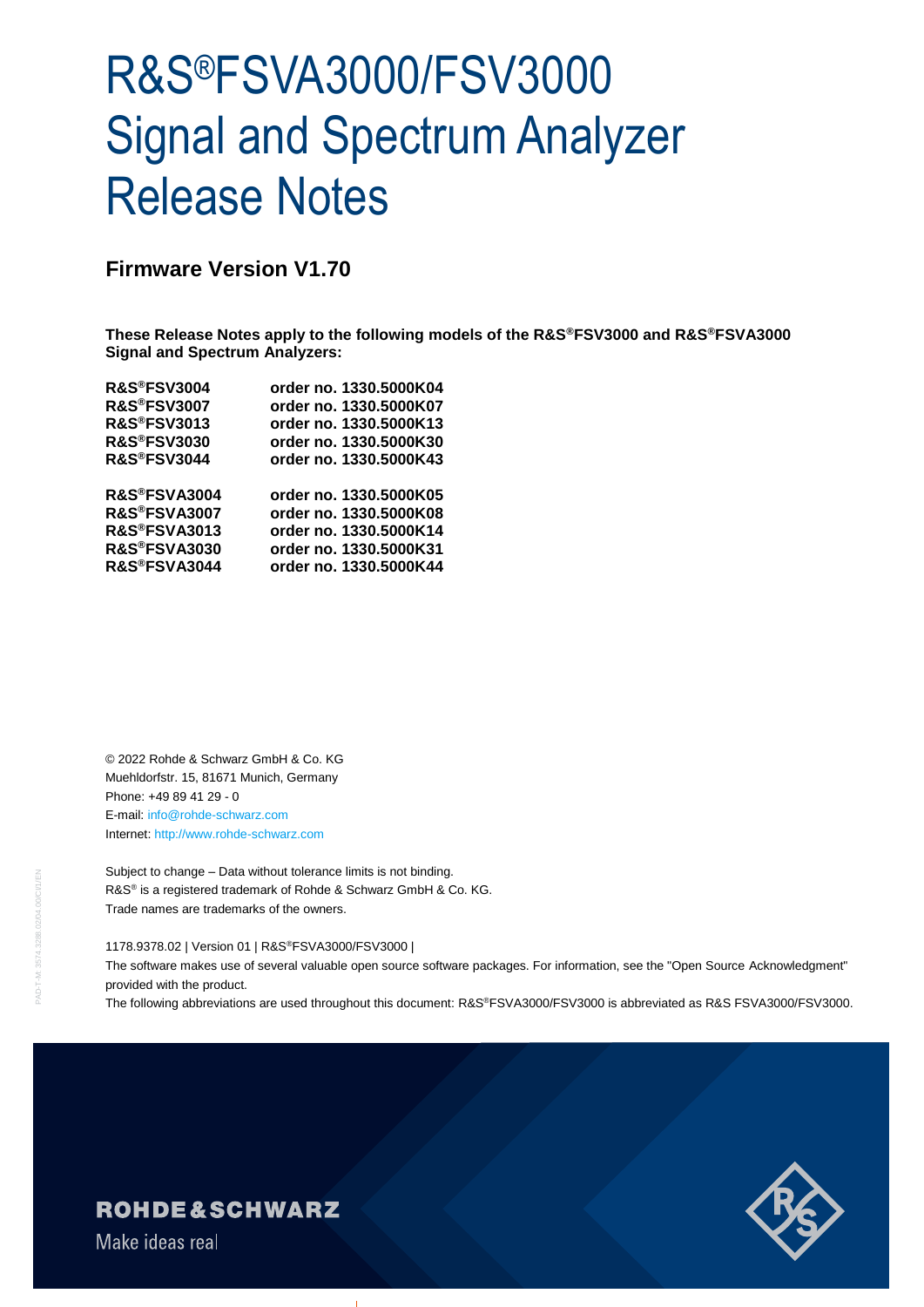### **Contents**

| 1            | Information on the current version and history  3 |  |
|--------------|---------------------------------------------------|--|
| 1.1          |                                                   |  |
| 1.2          |                                                   |  |
| 1.3          |                                                   |  |
| 1.4          |                                                   |  |
| 1.5          |                                                   |  |
| 1.6          |                                                   |  |
| $\mathbf{2}$ |                                                   |  |
| 3            |                                                   |  |
| 3.1          |                                                   |  |
| 3.2          |                                                   |  |
| 3.3          |                                                   |  |
| 3.4          |                                                   |  |
| 3.5          |                                                   |  |
| 3.5.1        |                                                   |  |
| 3.5.2        |                                                   |  |
| 3.5.3        |                                                   |  |
| 4            |                                                   |  |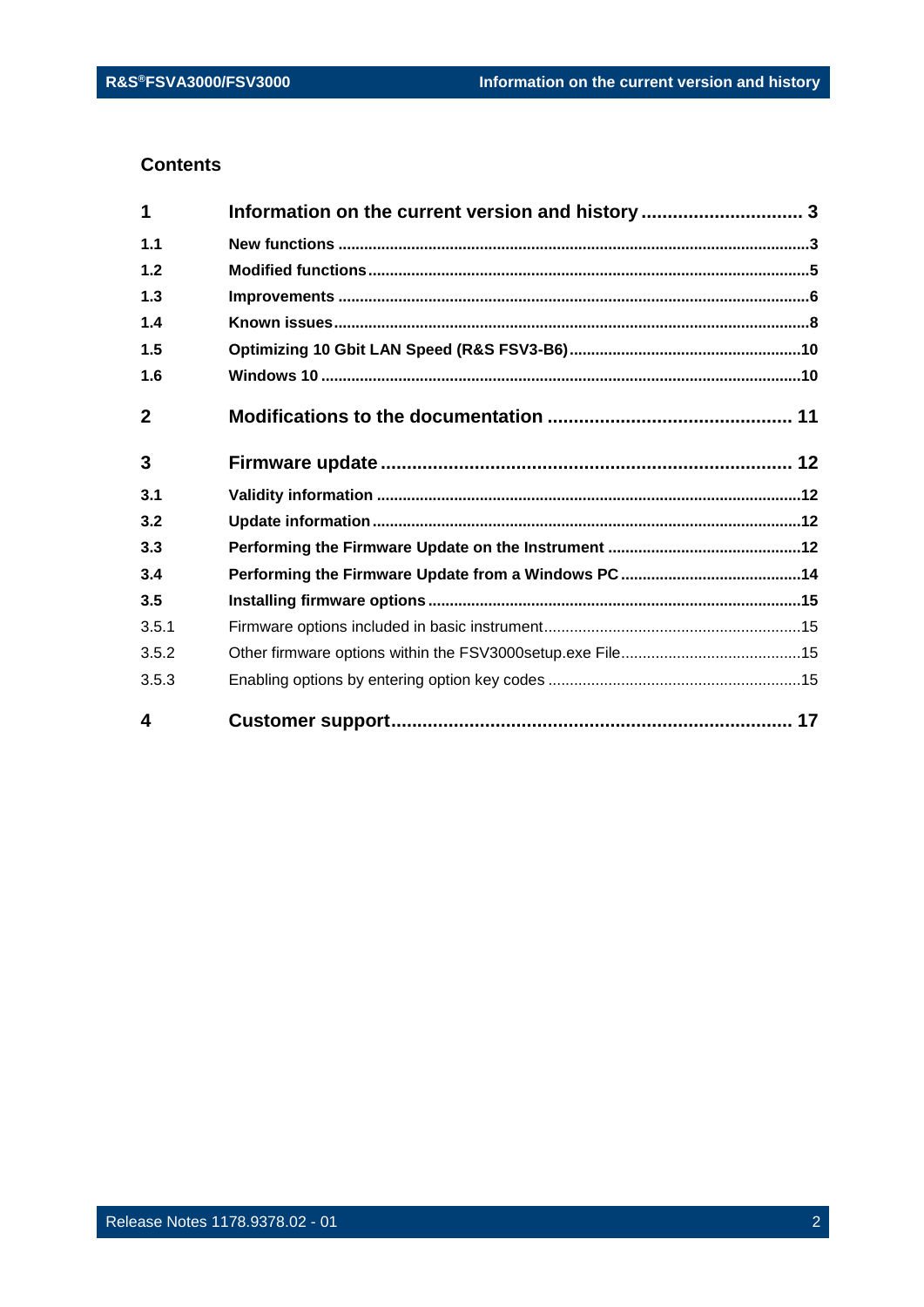## <span id="page-2-0"></span>**1 Information on the current version and history**

## <span id="page-2-1"></span>**1.1 New functions**

The following table lists the new functions and indicates the version in which the new function was introduced.

#### New function of firmware V1.70:

| <b>Version</b> | <b>Function</b>                                                                                                                                                                                                                                                                                                                                                                                                                                                                                                                                                                                                                                                                                                                                |
|----------------|------------------------------------------------------------------------------------------------------------------------------------------------------------------------------------------------------------------------------------------------------------------------------------------------------------------------------------------------------------------------------------------------------------------------------------------------------------------------------------------------------------------------------------------------------------------------------------------------------------------------------------------------------------------------------------------------------------------------------------------------|
| V1.70          | R&S FSV3-K553 "External Frontend Control":<br>Allow up to two simultaneous LAN connections to one External Frontend.<br>Firmware version V1.70 includes the External Frontend microcontroller firmware V2.1.6.<br>Please note: Incompatible firmware versions installed on analyzer and the External<br>Frontend will lead to a deactivated connection to the External Frontend. Please update<br>the External Frontend firmware in this case (dialog "input source - external frontend -<br>global config - FW update").<br>FE50DTR Simultaneous Mode requires SMM/SMW Firmware Version > 5.00.044.38.<br>Support for new revisions of External Frontend synthesizer boards:<br>FE44S_Synthesizer, part number 1338.6570.02, revision ≥ 3.11. |
|                | FE50DTR_Synthesizer, part number 1338.6570.02, revision ≥ 3.11.<br>See table "Setup - System Config - Hardware Info", column "Rev".                                                                                                                                                                                                                                                                                                                                                                                                                                                                                                                                                                                                            |
| V1.70          | R&S FSV3-K18: Support of time trigger, auto level and power sensor. Automatic<br>correction of input/output levels. Increased capture length (depending on system<br>configuration).                                                                                                                                                                                                                                                                                                                                                                                                                                                                                                                                                           |
| V1.70          | R&S FSV3-K7: Support of Settling Time Measurements.                                                                                                                                                                                                                                                                                                                                                                                                                                                                                                                                                                                                                                                                                            |
| V1.70          | Support of R&S FS-SNS67 smart noise source for noise figure and gain measurement.                                                                                                                                                                                                                                                                                                                                                                                                                                                                                                                                                                                                                                                              |
| V1.70          | Support for Three-Path Diode Power Sensor R&S NRP67SN-V, order no.<br>1424.6415.02.                                                                                                                                                                                                                                                                                                                                                                                                                                                                                                                                                                                                                                                            |
| V1.70          | User-defined parameter coupling additionally supports coupling of reference level and<br>center frequency with an R&S SMBV100B (dialog "Setup - Parameter Coupling -<br>Generator Coupling").                                                                                                                                                                                                                                                                                                                                                                                                                                                                                                                                                  |
| V1.70          | New SCPI command to change the frequency indication between center/span and<br>start/stop: SENSe: FREQuency: ANNotation.                                                                                                                                                                                                                                                                                                                                                                                                                                                                                                                                                                                                                       |
| V1.70          | SCPI command :LAYout:WINDow <n>:TYPE? available now for spectrum mode, I/Q<br/>analyzer mode and analog demodulation.</n>                                                                                                                                                                                                                                                                                                                                                                                                                                                                                                                                                                                                                      |
| V1.70          | R&S FSV3-K144/-K145/-K147/-K148:<br>Signal demodulation and analysis in line with TS38.211 V16.7.0.<br>PUCCH format 3 and 4.<br>Optionally allow PDSCH in unused CORESET CCEs.<br>Optional transport block size calculation including allocation gaps.                                                                                                                                                                                                                                                                                                                                                                                                                                                                                         |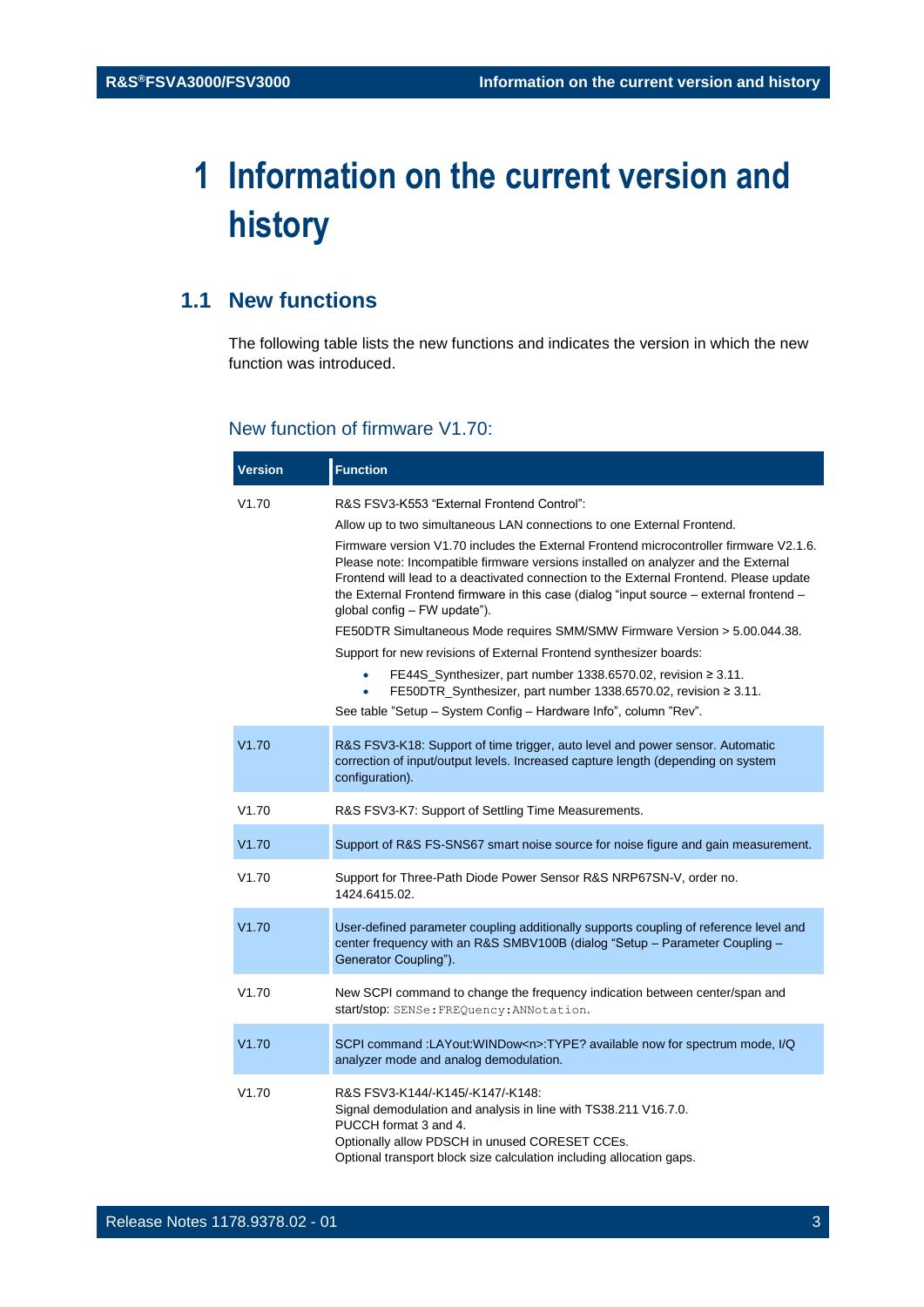| V1.70 | R&S FSV3-K980: HUMS history export:<br>Additional tracking of the utilization of bandwidth extensions, frequency ranges, relay<br>switching cycle counters, external reference settings. |
|-------|------------------------------------------------------------------------------------------------------------------------------------------------------------------------------------------|
| V1.70 | R&S FSV3-K70: Support for external mixers (R&S FSV3-B21) added.                                                                                                                          |
| V1.70 | R&S FSV3-K70: Configuration tool for DVB-RCS2 measurements available (linear<br>modulation reference waveforms).                                                                         |
| V1.70 | R&S FSV3-K54: Additionally: linear analog sweep with CISPR detectors, and<br>logarithmic analog sweep with CISPR and classical detectors.                                                |

## New function of firmware V1.60 SP1:

| <b>Version</b>                    | <b>Function</b>                           |
|-----------------------------------|-------------------------------------------|
| V <sub>1.60</sub> SP <sub>1</sub> | Support for CPU boards with part numbers: |
|                                   | 1206.3974.00<br>$\bullet$                 |
|                                   | 1206.3980.00<br>$\bullet$                 |
|                                   | 1206.3997.00<br>٠                         |

#### New function of firmware V1.60:

| <b>Version</b> | <b>Function</b>                                                                                                                                                                                                                                     |
|----------------|-----------------------------------------------------------------------------------------------------------------------------------------------------------------------------------------------------------------------------------------------------|
| V1.60          | New option R&S FSV3-B21 "Connections Ext. Mixers" supports external mixers for the<br>following applications:<br>Spectrum<br>٠<br>I/Q Analyzer<br>$\bullet$<br>Analog Modulation Analysis (R&S FSV3-K7)<br>$\bullet$                                |
| V1.60          | Support for floating licenses on R&S FSV3000 and R&S FSVA3000. Requires options<br>R&S FSV3-FL or R&S FSV3-LP-FL. Please see the R&S FSV3000 or R&S FSVA3000<br>datasheet for detailed list of available floating options and ordering information. |
| V1.60          | Gated sweep now supports the traditional sweep method in addition to the previously<br>available FFT sweep.                                                                                                                                         |
| V1.60          | Support for new options:<br>R&S FSV3-K18M: "Memory Polynomial DPD"<br>R&S FSV3-K54C: "CISPR Calibration for K54"<br>R&S FSV3-K91BE: "WLAN 802.11be Measurements"                                                                                    |
| V1.60          | Support for Russian user interface language (menu Setup - System Configuration -<br>Language)                                                                                                                                                       |
| V1.60          | A new function allows adding trace specific labels (dialog "Trace - Trace Config - Trace<br>Label")                                                                                                                                                 |
| V1.60          | R&S FSV3-K6: Support for analysis of pulse widths up to 25 million samples.                                                                                                                                                                         |
| V1.60          | R&S FSV3-K60: Support for Long Capture Buffer mode which allows analysis of the full<br>installed IQ capture memory depth.                                                                                                                          |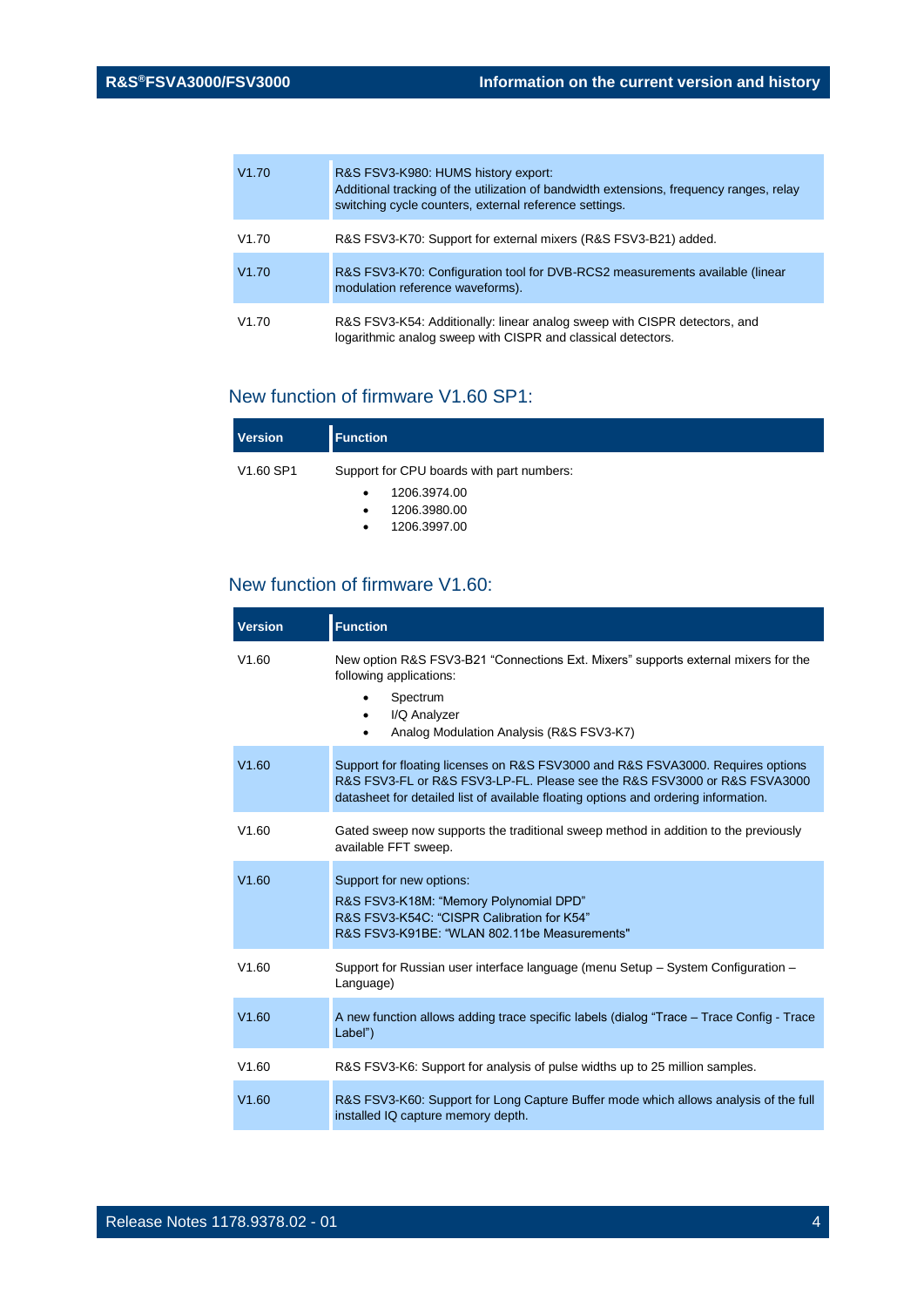| V1.60 | R&S FSV3-K70: Support for external frontends R&S FE44S and R&S FE50DTR<br>added.                                                                                                                                                                                                                                                                                                                                                                                                                                                                                                                                                                                                                         |
|-------|----------------------------------------------------------------------------------------------------------------------------------------------------------------------------------------------------------------------------------------------------------------------------------------------------------------------------------------------------------------------------------------------------------------------------------------------------------------------------------------------------------------------------------------------------------------------------------------------------------------------------------------------------------------------------------------------------------|
| V1.60 | R&S FSV3-K106: Support NB-IoT Non-anchor carriers.<br>CONFigure[:LTE]:TYPE <anchor nanchor=""  =""></anchor>                                                                                                                                                                                                                                                                                                                                                                                                                                                                                                                                                                                             |
| V1.60 | R&S FSV3-K553 "External Frontend Control":<br>Extended support of network settings (e.g. static IP address of the frontend).<br>$\bullet$<br>The I/Q Analyzer application provides I/Q measurements with an I/Q<br>$\bullet$<br>bandwidth of up to 1 GHz using external frontends.<br>Firmware version V1.60 includes the external frontend microcontroller<br>$\bullet$<br>firmware $V2.0.4$<br>Please note: Incompatible firmware versions installed on analyzer and the<br>external frontend will lead to a deactivated connection to the external<br>frontend. Please update the external frontend firmware in this case (dialog<br>"input source – external frontend – global config – FW update"). |
| V1.60 | R&S FSV3-K144/-K145/-K147/-K148:<br>Support for external frontends R&S FE44S and R&S FE50DTR added.<br>Analysis of multiple CSI antenna ports added.<br>Parallel processing of multi carrier analysis for increased analysis speed added.<br>Power mode "Average active symbols" added.<br>Bitstream format "Symbols" or "Bits" selectable.<br>A new SCPI query returns all result summary entries in one response.                                                                                                                                                                                                                                                                                      |

## <span id="page-4-0"></span>**1.2 Modified functions**

The following table lists the modified functions and indicates the version in which the modification was carried out.

| <b>Version</b>                    | <b>Function</b>                                                                                                                                                                                                                          |
|-----------------------------------|------------------------------------------------------------------------------------------------------------------------------------------------------------------------------------------------------------------------------------------|
| V1.70                             | Saving screenshots via SCPI: If the graphics format set via<br>$HCOPy: DEVice: LANGuaqe 0 > differs from the format indicated by file type ending of$<br>the selected filename, the file is saved in the format of the file type ending. |
| V1.70                             | The R&S FSV3-B8E evaluation license key is supported now.                                                                                                                                                                                |
| V1.70                             | RF attenuation is set to 75 dB during shutdown.                                                                                                                                                                                          |
| V1.70                             | R&S FSV3-K144/K145: Rename FR2 to FR2-1 according to 3GPP.                                                                                                                                                                               |
| V1.70                             | R&S FSV3-K980: Link to HUMS added to instrument web browser interface.                                                                                                                                                                   |
| V1.70                             | R&S FSV3-K54: EMI measurement FFT sweep: Sweep times leading to interruption in<br>signal acquisition within one FFT segment are not possible anymore.                                                                                   |
| V <sub>1.60</sub> SP <sub>1</sub> | R&S FSV3-B10: Generator control data for SMA100B were modified to fully support the<br>TTL handshake.                                                                                                                                    |
| V1.60                             | SCPI Recorder handles external reference settings.                                                                                                                                                                                       |
| V1.60                             | External trigger: increased timing accuracy.                                                                                                                                                                                             |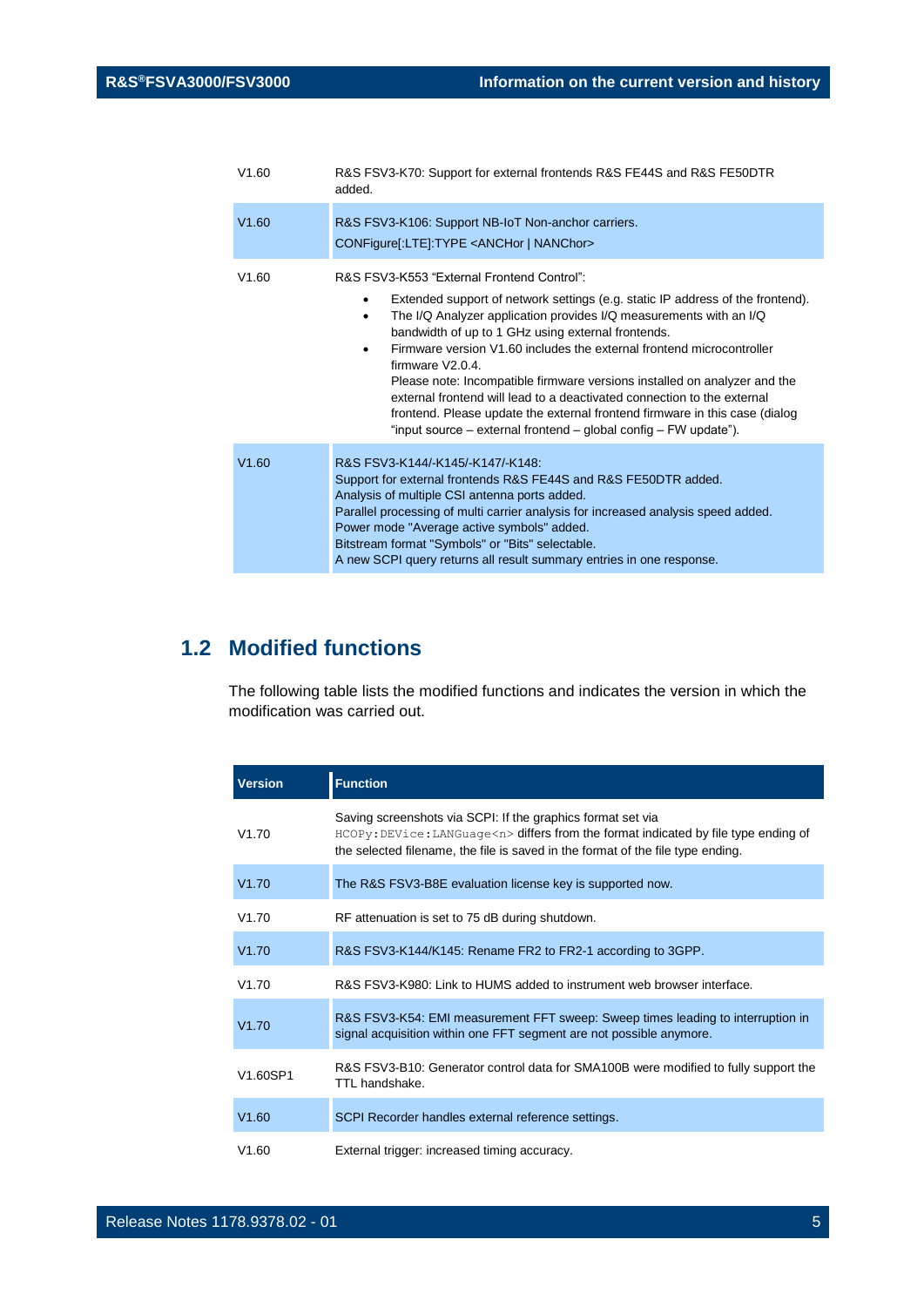| V1.60    | Gate mode "Edge" is automatically activated now when continuous gating is switched<br>on.                                                                                                               |
|----------|---------------------------------------------------------------------------------------------------------------------------------------------------------------------------------------------------------|
| V1.60    | R&S FSV3-K144: Outputs payload bits also when CRC fails.                                                                                                                                                |
| V1.60    | R&S FSV3-K144:<br>Increased upper/lower limit of the frequency error vs. symbol/subframe result displays.                                                                                               |
| V1.60    | R&S FSV3-K148: Changed wording "DMRS-Downlink-r16" to "DMRS-Downlink<br>according to 38.211".                                                                                                           |
| V1.60    | R&S FSV3-K144: A multi carrier channel spacing less than the nominal channel spacing<br>can now be configured.                                                                                          |
| V1.50SP1 | Added R&S FSV3-B8E support for R&S FSV3000 instrument models.                                                                                                                                           |
| V1.50    | Channel power ACLR measurement - multi standard radio (MSR):<br>The display format for the MSR ACLR weighting filter (alpha) indication is changed from<br>floating point format to fixed point format. |
| V1.50    | R&S FSV3-K30: If an R&S smart noise source (FS-SNS) is connected to the device, the<br>data of this FS-SNS is now displayed in the ENR/Temp settings dialog.                                            |
| V1.50    | R&S FSV3-K54: FFT sweep: timing modified for FFT sub spans to support longer<br>continuous observation times.                                                                                           |
| V1.50    | R&S FSV3-K70: In order to better visualize the symbol transitions, the sample points<br>are now connected in density trace mode for result type 'Vector I/Q'.                                           |
| V1.50    | R&S FSV3-K144: The frequency error limit check result is now also indicated for Min<br>and Max in the result summary.                                                                                   |
| V1.50    | R&S FSV3-K144: Frequency error limit check can be optionally switched off.                                                                                                                              |

## <span id="page-5-0"></span>**1.3 Improvements**

The following tables list the improvements and indicate since which version the issue could be observed:

### Improvements of firmware V1.70:

| since | <b>Function</b>                                                                                                                                                                                                                           |
|-------|-------------------------------------------------------------------------------------------------------------------------------------------------------------------------------------------------------------------------------------------|
| V1.60 | Pressing enter in file dialogs did not save or open the file. This issue is solved.                                                                                                                                                       |
| V1.60 | Rohde & Schwarz web control file upload failed for file sizes > 8 MB. This issue is<br>solved.                                                                                                                                            |
| V1.10 | R&S FSV3-B10: External tracking generator using TTL mode:<br>Signal dropouts may be visible for certain instrument settings, e.g. number of sweep<br>points, resolution bandwidth, start frequency, stop frequency. This issue is solved. |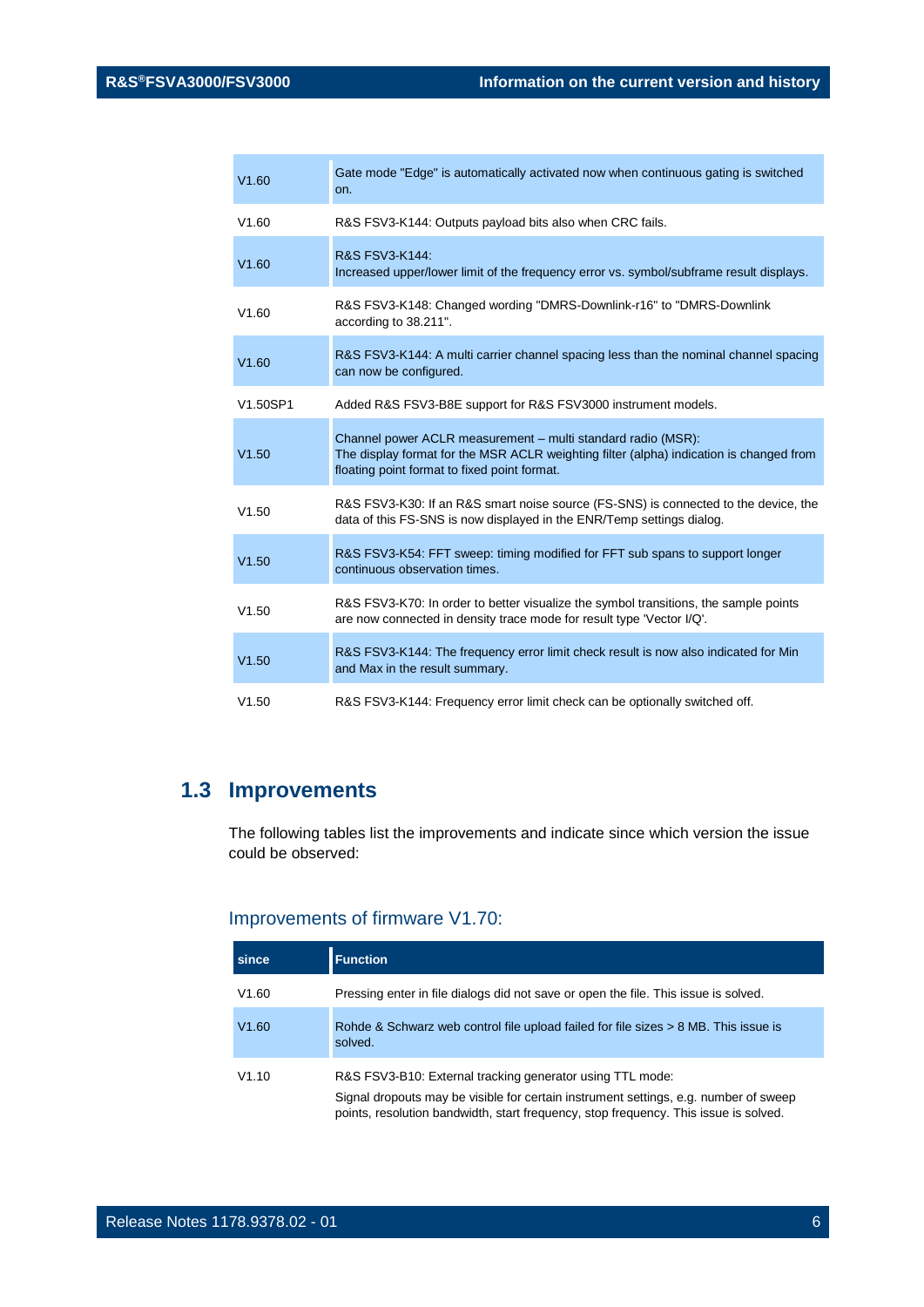**Hint:** In case of remaining issues an update of the "B5 - Additional interface" board may help if the board revision is ≤ 3.01 (see table "Setup – System Config – Hardware Info", column "Rev").

#### Improvements of firmware V1.60 SP1:

| since | <b>Function</b>                                                                                          |
|-------|----------------------------------------------------------------------------------------------------------|
| V1.60 | I/Q analyzer: A click on the dialog "IQ Export – File Explorer" had no effect. This issue is<br>solved.  |
| V1.05 | The CCDF measurement shows a wrong trace scaling if a transducer is switched on<br>This issue is solved. |

#### Improvements of firmware V1.60:

| since | <b>Function</b>                                                                                                                                                                            |
|-------|--------------------------------------------------------------------------------------------------------------------------------------------------------------------------------------------|
| V1.50 | R&S FSV3-K100: Decoded bitstream for PDSCH is not available in Channel Decoder<br>Result. The issue is solved.                                                                             |
|       | <b>Note:</b> PDSCH Subframe Configuration Detection has to be set to PDCCH Protocol,<br>since the PDSCH Channel Coding parameters are supposed to be extracted from the<br>PDCCH Protocol. |
| V1.05 | The fan control may report a problem and initiate a shutdown in rare cases.<br>This issue is solved.                                                                                       |
| V1.50 | Message "waiting for trigger" indicates a missing trigger event.<br>This message was not removed in rare cases.                                                                            |

#### Improvements of firmware V1.50SP1:

| <b>since</b> | <b>Function</b>                                                                                                                                                                                                                                               |
|--------------|---------------------------------------------------------------------------------------------------------------------------------------------------------------------------------------------------------------------------------------------------------------|
| V1.40        | Under specific conditions directly after power on, the analyzer display showed a frozen<br>trace in continuous sweep mode. This issue has been observed in rare cases at<br>instruments without option B114 "Enhanced computing power". This issue is solved. |

#### Improvements of firmware V1.50:

| since | <b>Function</b>                                                                                                                                                         |
|-------|-------------------------------------------------------------------------------------------------------------------------------------------------------------------------|
| V1.40 | R&S FSV3-K18: Improved algorithm for compression point measurement.                                                                                                     |
| V1.40 | R&S FSV3-K18D: new default value for power linearity tradeoff and modified algorithm.<br>New default value of 50% provides same results as previous versions with 100%. |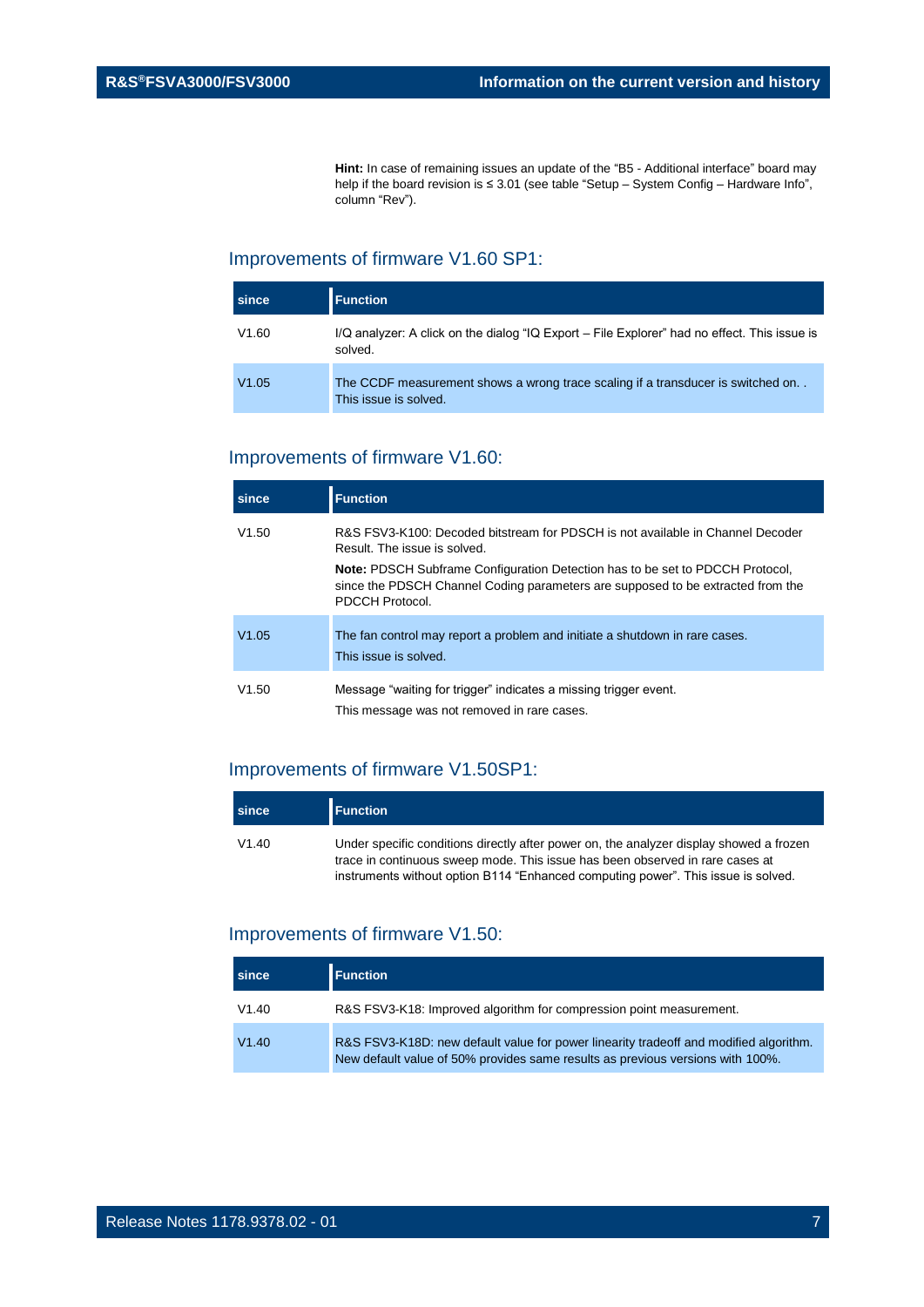## <span id="page-7-0"></span>**1.4 Known issues**

The following tables list the known issues and indicate since which version the issue could be observed:

| since | <b>Function</b>                                                                                                                                                                                                                                                                                                                                                                                                                                                                                                                                                                      |                                                                                                                                                                                                                               |                   |                 |           |                         |                |                                                                                  |
|-------|--------------------------------------------------------------------------------------------------------------------------------------------------------------------------------------------------------------------------------------------------------------------------------------------------------------------------------------------------------------------------------------------------------------------------------------------------------------------------------------------------------------------------------------------------------------------------------------|-------------------------------------------------------------------------------------------------------------------------------------------------------------------------------------------------------------------------------|-------------------|-----------------|-----------|-------------------------|----------------|----------------------------------------------------------------------------------|
| V1.70 | sensor mode.                                                                                                                                                                                                                                                                                                                                                                                                                                                                                                                                                                         | R&S FSV3-K18: Zeroing, Meas->Ref, and Unit settings currently not available in power                                                                                                                                          |                   |                 |           |                         |                |                                                                                  |
| V1.60 |                                                                                                                                                                                                                                                                                                                                                                                                                                                                                                                                                                                      | R&S FSV3-K980: For very large HUMS database sizes, the remote commands<br>DIAGnostic: HUMS[: ALL]? and DIAGnostic: HUMS: UTILization: HISTory? may fail. In this<br>case, use SNMP or REST (Representational State Transfer). |                   |                 |           |                         |                |                                                                                  |
| V1.60 | The floating license server has to be configured by the instrument's webpage with<br>firmware version V1.60.<br>Open the license server web page with your own browser with the instrument's IP<br>address followed by a colon and the number 9444, e.g. http://10.11.12.13:9444", select<br>tab "Configuration – Floating license servers" and enter the related data.<br><b>R&amp;S License Server</b><br>Licenses<br>Analytics<br>$\blacktriangleright$ Configuration<br>Configuration<br><b>O</b> Local license server<br>Floating license servers<br><b>Product definitions</b> | c<br>î<br>$\ddot{}$<br>Add<br>Remove<br>Refresh<br><b>III</b> Te Hostname<br>No records found                                                                                                                                 | Te Server version | $\P$ IP address | $T4$ Port | T <sub>#</sub> Readonly | To Description | ⊙<br>About Help<br>Last update (UTC): 2021-09-17 09:25:58<br>Te Connection state |
|       |                                                                                                                                                                                                                                                                                                                                                                                                                                                                                                                                                                                      | Showing 0 of 0 items.                                                                                                                                                                                                         |                   |                 |           |                         |                |                                                                                  |

Changing the configuration by using the instrument's dialog will show an error message.

| V1.60 | <b>R&amp;S FSV3-K553:</b><br>When trying to connect to an external frontend providing an invalid host name or<br>aborting (e.g. setting connection state to OFF) an ongoing connection attempt, the<br>application becomes unresponsive for a few seconds.                                                                                                                                                                                                                              |
|-------|-----------------------------------------------------------------------------------------------------------------------------------------------------------------------------------------------------------------------------------------------------------------------------------------------------------------------------------------------------------------------------------------------------------------------------------------------------------------------------------------|
| V1.60 | <b>R&amp;S FSV3-B21:</b><br>Firmware version V1.60 fully supports the applications "Spectrum", "I/Q Analyzer" and<br>"Analog Modulation Analysis".<br>Although activation dialogs for external mixers may be accessible in other applications,<br>this feature is not yet fully supported and tested in these applications.                                                                                                                                                             |
| V1.50 | The License Manager of the instrument may indicate the following message.<br>Sorry, your browser does not support essential features required for running the<br>R&S License Server Web-UI.<br>We recommend to use any of the latest versions of Chrome, Firefox, Safari, Edge or<br>Opera.<br>Try to proceed anyway<br><b>Work around:</b><br>Open this page on your own browser with the instrument's IP address followed by a<br>colon and the number 9444, e.g. "10.11.12.13:9444". |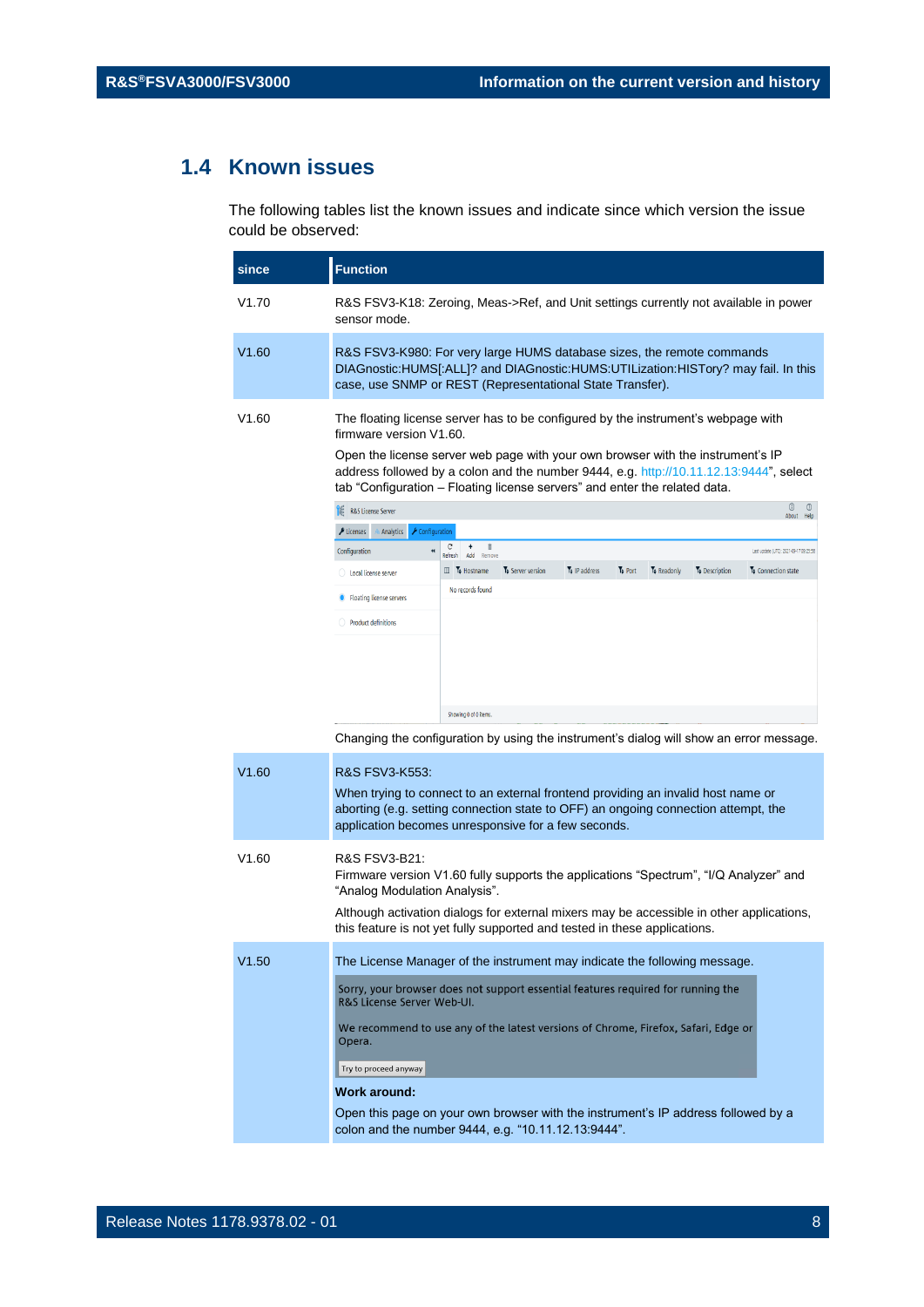| V1.30 | <b>R&amp;S FSV3-K6:</b>                                                                                                                                                                                                                                                                                                 |
|-------|-------------------------------------------------------------------------------------------------------------------------------------------------------------------------------------------------------------------------------------------------------------------------------------------------------------------------|
|       | When applying a trigger offset, the selected analysis bandwidth may be wider than<br>expected:                                                                                                                                                                                                                          |
|       | -200 MHz in case that the bandwidth was set to 160 MHz<br>-400 MHz in case that the bandwidth was set to 320MHz or 250 MHz<br>Other analysis bandwidth settings are not affected.                                                                                                                                       |
|       | There are two possibilities to avoid this issue:                                                                                                                                                                                                                                                                        |
|       | - adjust the trigger offset before setting the analysis bandwidth.<br>- set the trigger offset in two steps: set it first to any value $\neq 0$ s (example 100 ns)<br>and in a second step to the desired value.                                                                                                        |
| V1.10 | For IQ-Export > 600 Mio. samples no Iq.tar preview is available and a Windows<br>message warning about low memory may be displayed. This issue only occurs with<br>option R&S FSV3-B114 Enhanced Computing Power.                                                                                                       |
| V1.10 | License key installation via the R&S License Manager webpage may show a red<br>message in the last line. Nevertheless, the license key is properly installed on the<br>device, which can be seen after a reboot.                                                                                                        |
| V1.10 | R&S FSV3-K91/n/ac/ax: The R&S FSV3-K91 does not yet support the Auto Reference<br>Level functionality. Before using remote control scripts developed for other R&S<br>spectrum analyzers, the SCPI command [:CONF:POW:AUTO] must be commented out.                                                                      |
| V1.10 | A message box "Warning: Missing smartcard or smartcard not initialized" may appear<br>during startup of the instrument in rare cases.<br>In this case, please switch the instrument off and on using the power switch on the rear<br>side of the instrument or disconnect/reconnect the power line to solve this issue. |
| V1.00 | In combination with a certain LAN-switch (SMC Switch 210) the VISA remote<br>connection to the R&S FSV3000 sometimes breaks. If this happens, the power save<br>mode in the configuration of the Intel I211 network controller must be deactivated on the<br><b>R&amp;S FSV3000:</b>                                    |
|       | Intel(R) 1211 Gigabit Network Connection Properties<br>×<br>Driver<br>Details<br>General<br>Advanced                                                                                                                                                                                                                    |
|       | Power Management<br>Events<br>Resources<br>Intel(R) 1211 Gigabit Network Connection                                                                                                                                                                                                                                     |
|       | Allow the computer to turn off this device to save power<br>Allow this device to wake the computer                                                                                                                                                                                                                      |
|       | OK.<br>Cancel                                                                                                                                                                                                                                                                                                           |

r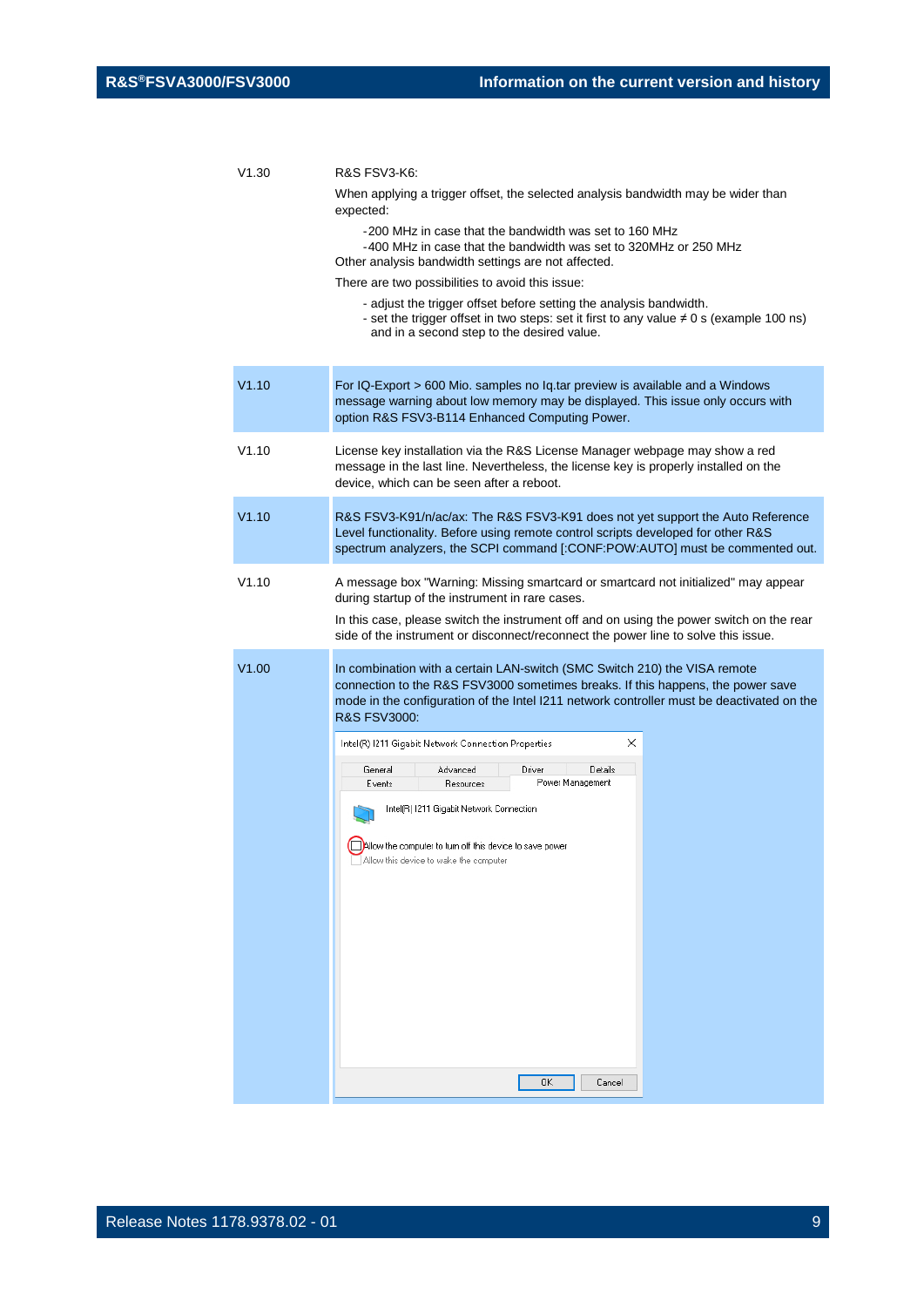### <span id="page-9-0"></span>**1.5 Optimizing 10 Gbit LAN Speed (R&S FSV3-B6)**

To obtain optimum LAN speed performance using the R&S FSV3-B6 (10GBit/s LAN Interface), driver settings have to be adjusted. Here is a recommendation on how to adjust the settings for optimized speed:

- 1. Open Windows "Start Menu".
- 2. Search for "Network and Sharing Center".
- 3. Select "Network and Sharing Center".
- 4. Select "Change adapter settings".
- 5. Select "Ethernet 3 Intel(R) Ethernet Converged Network Adapter X550-T1"
- 6. Select "Configure"
- 7. Select Tab "Advanced"
- 8. Adjust the following settings:
	- ─ "Interrupt Moderation" > Value: "Enabled"
	- ─ "Jumbo Packet" > "9014 Bytes"
	- ─ "Maximum Number of RSS Queues" > "16 Queues"
	- ─ "Performance Options" > "Properties"
	- ─ "Interrupt Moderation Rate" > "Off"
	- ─ "Receive Buffers" > "4096"
	- ─ "Transmit Buffers" > "16384"

## <span id="page-9-1"></span>**1.6 Windows 10**

The R&S FSV3000/R&S FSVA3000 uses the Windows 10 IoT Enterprise LTSB operating system, which is the embedded version of Windows 10 with long term support for Windows patches.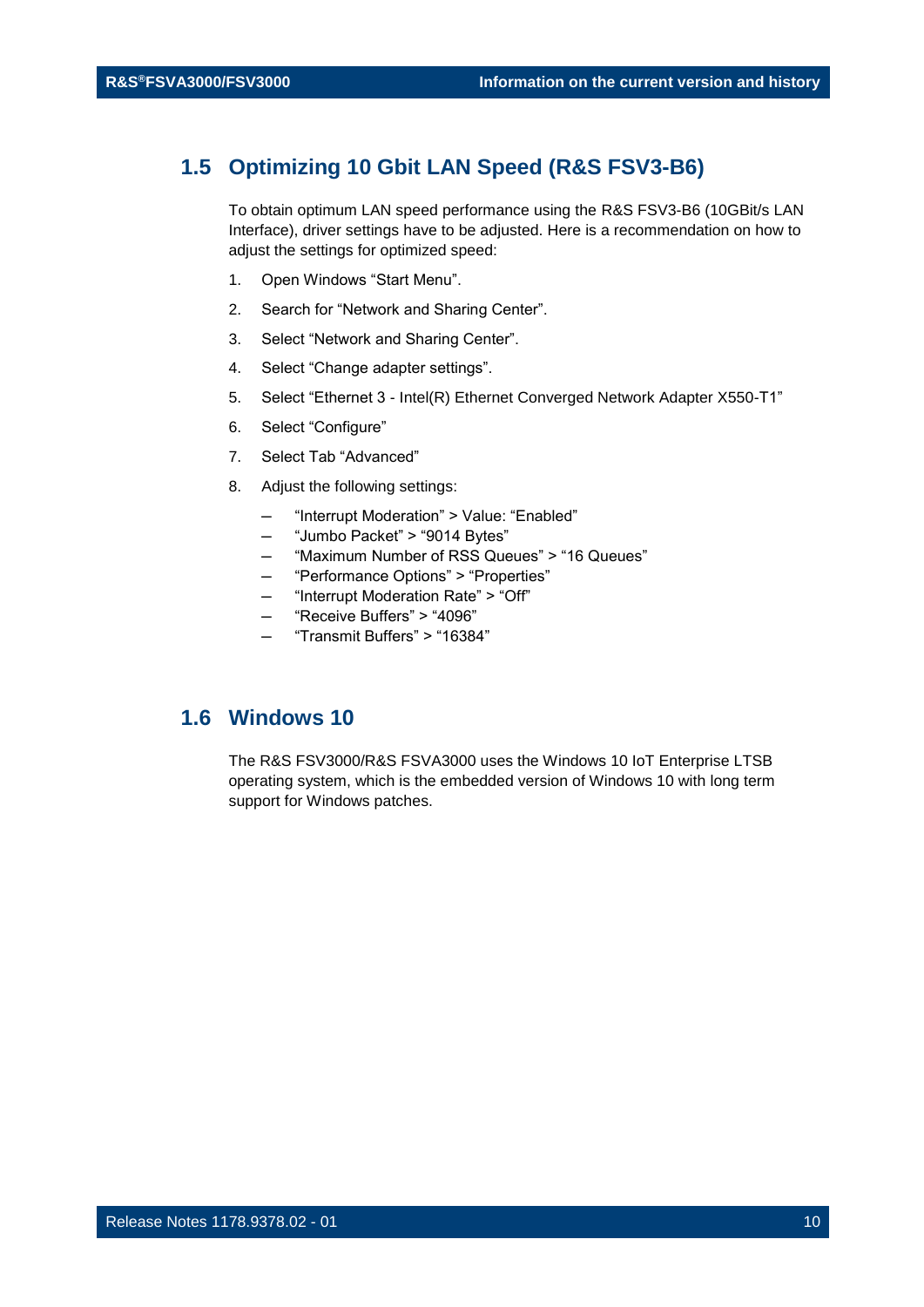## <span id="page-10-0"></span>**2 Modifications to the documentation**

The current documentation is up-to-date.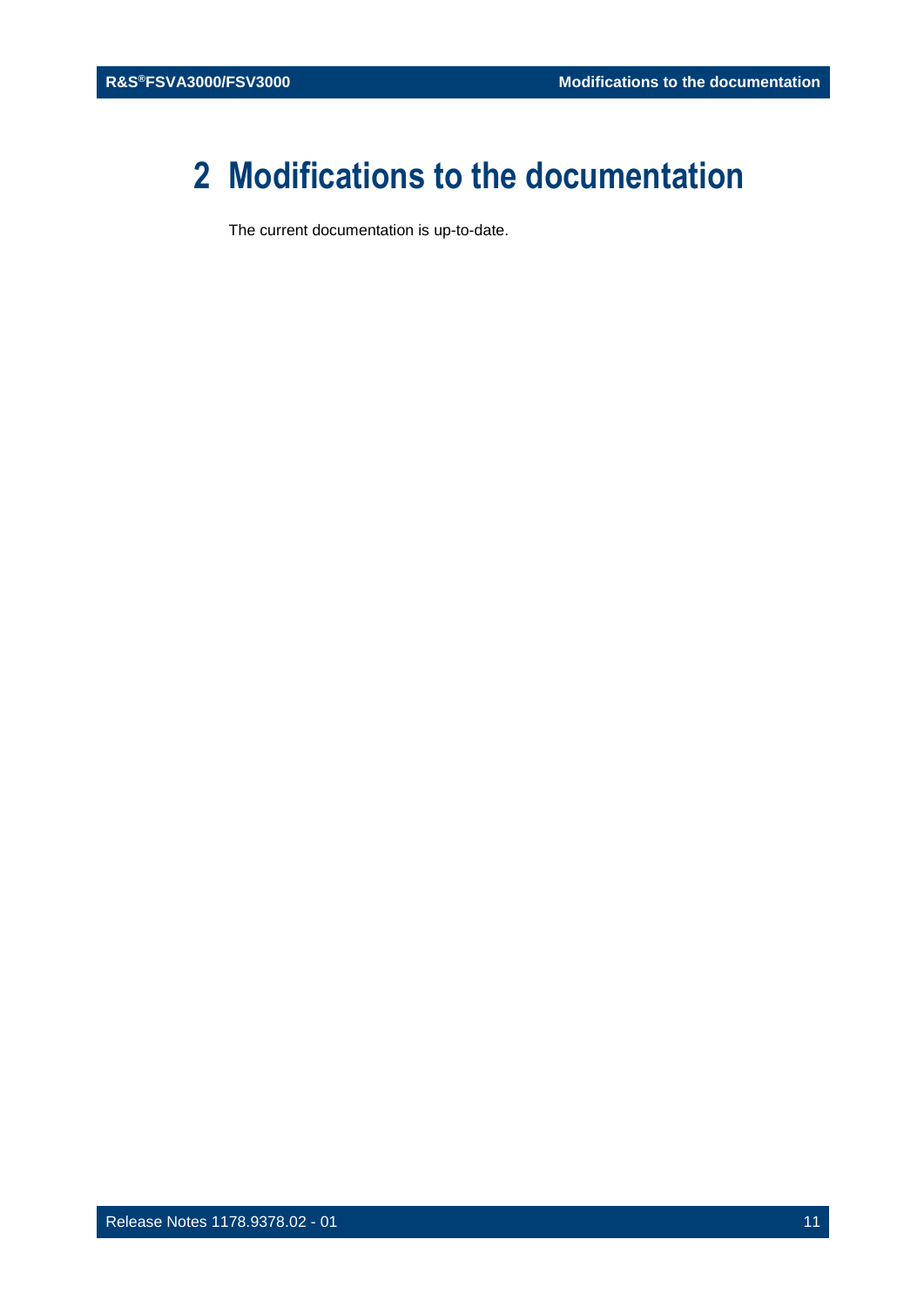## <span id="page-11-0"></span>**3 Firmware update**

## <span id="page-11-1"></span>**3.1 Validity information**

The R&S FSV3000 installer is valid for:

| <b>Device</b>            | <b>Order Number</b> |
|--------------------------|---------------------|
| R&S®FSV3004              | 1330.5000K04        |
| <b>R&amp;S®FSV3007</b>   | 1330.5000K07        |
| R&S <sup>®</sup> FSV3013 | 1330.5000K13        |
| <b>R&amp;S®FSV3030</b>   | 1330.5000K30        |
| R&S <sup>®</sup> FSV3044 | 1330.5000K43        |
|                          |                     |
| R&S®FSVA3004             | 1330.5000K05        |
| R&S®FSVA3007             | 1330.5000K08        |
| R&S®FSVA3013             | 1330.5000K14        |
| <b>R&amp;S®FSVA3030</b>  | 1330.5000K31        |
| R&S®FSVA3044             | 1330.5000K44        |

## <span id="page-11-2"></span>**3.2 Update information**

The firmware update file for the R&S FSVA/R&S FSV is one file including the firmware version number e.g. FSV3000\_V1.30.exe. It is referred to as FSV3000Setup.exe later in the text. The file can be found on the Rohde & Schwarz web page [https://www.rohde-schwarz.com.](https://www.rohde-schwarz.com/)

### <span id="page-11-3"></span>**3.3 Performing the Firmware Update on the Instrument**

There are three ways to make the FSV3000Setup.exe setup file visible to the device:

#### **Using a memory stick:**

- 1. Copy the file to a directory of the memory stick.
- 2. Insert the memory stick into one of the USB sockets of the R&S FSV3000.

#### **Using the remote desktop and copying the installation files to a directory of the instrument:**

- 1. Connect the R&S FSV3000 to your LAN.
- 2. Start the remote desktop on your PC (C:\winnt\system32\mstsc.exe).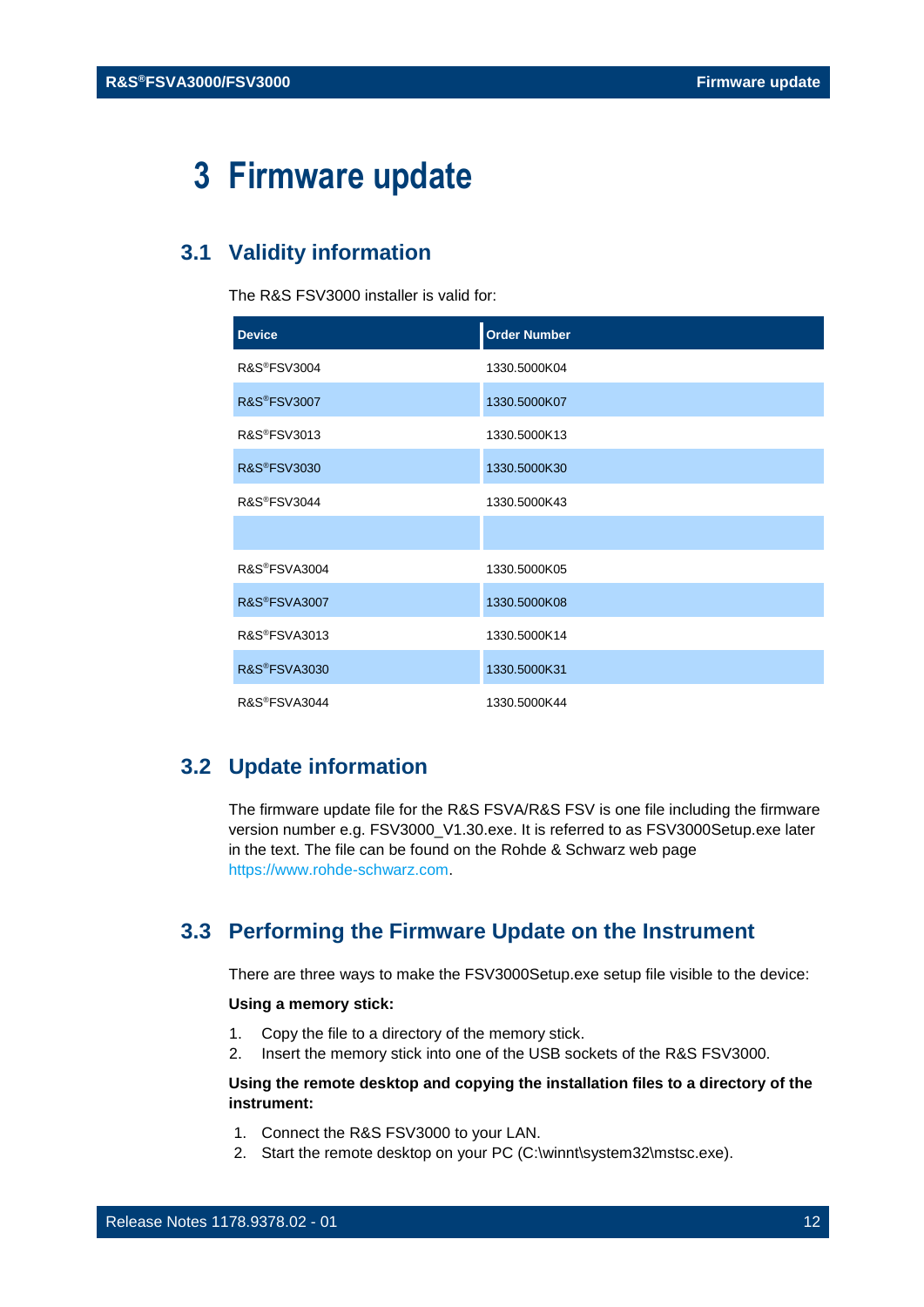- 3. Enter the TCP/IP address of the instrument you want to update. The IP address consists of 4 numbers between 0 and 255. (To get the TCP/IP address of the R&S FSVA/R&S FSV, press the "Setup" key, then select "Network + Remote".)
- 4. Ensure that the "local resources" > "drives" option is selected.
- 5. Press the "Connect" button.
- 6. Log on to the instrument (user name: "instrument" and default password "894129").
- 7. Copy the FSV3000Setup.exe from your PC to a new folder, e.g. C:\FWUpdate.
- 8. You can now access this directory with the FSV3000Setup.exe from the R&S FSVA/R&S FSV analyzer firmware.

#### **Using a network drive:**

- 1. Connect your R&S FSVA/R&S FSV to your LAN and establish a connection to one of your servers. (Ask the local IT administrator for support.)
- 2. Copy the FSV3000Setup.exe from your PC to a directory on this server.
- 3. You can now access the directory with the FSV3000Setup.exe file from the R&S FSVA/R&S FSV analyzer firmware.

#### **Performing the update on the instrument:**

Update the firmware by performing the following steps:

- 1. Switch the instrument on and wait until the analyzer has resumed operation.
- 2. Press the "SETUP" key, then select "System Config" > "Firmware Update" tab.
- 3. A file browser is displayed to select the proper FSV3000\*.exe setup file.
- 4. Change the path to the drive and directory which you prepared in the step before (USB stick directory, remote PC directory or directory on a server).
- 5. Select "Install" to close the dialog.
- 6. Select "Next" to display the selection of the firmware packages. By default, all applications are installed. Ensure that the required applications are selected.
- 7. Select "Install".
- 8. The firmware is stopped and the installation starts. After a few minutes, the system restarts automatically. After the restart, the firmware installation is complete. After the firmware update, the "UNCAL" flag appears. A self alignment is necessary.
- 9. Press the "SETUP" key, then select "Alignment" > "Start Self Alignment" to invoke the alignment procedure.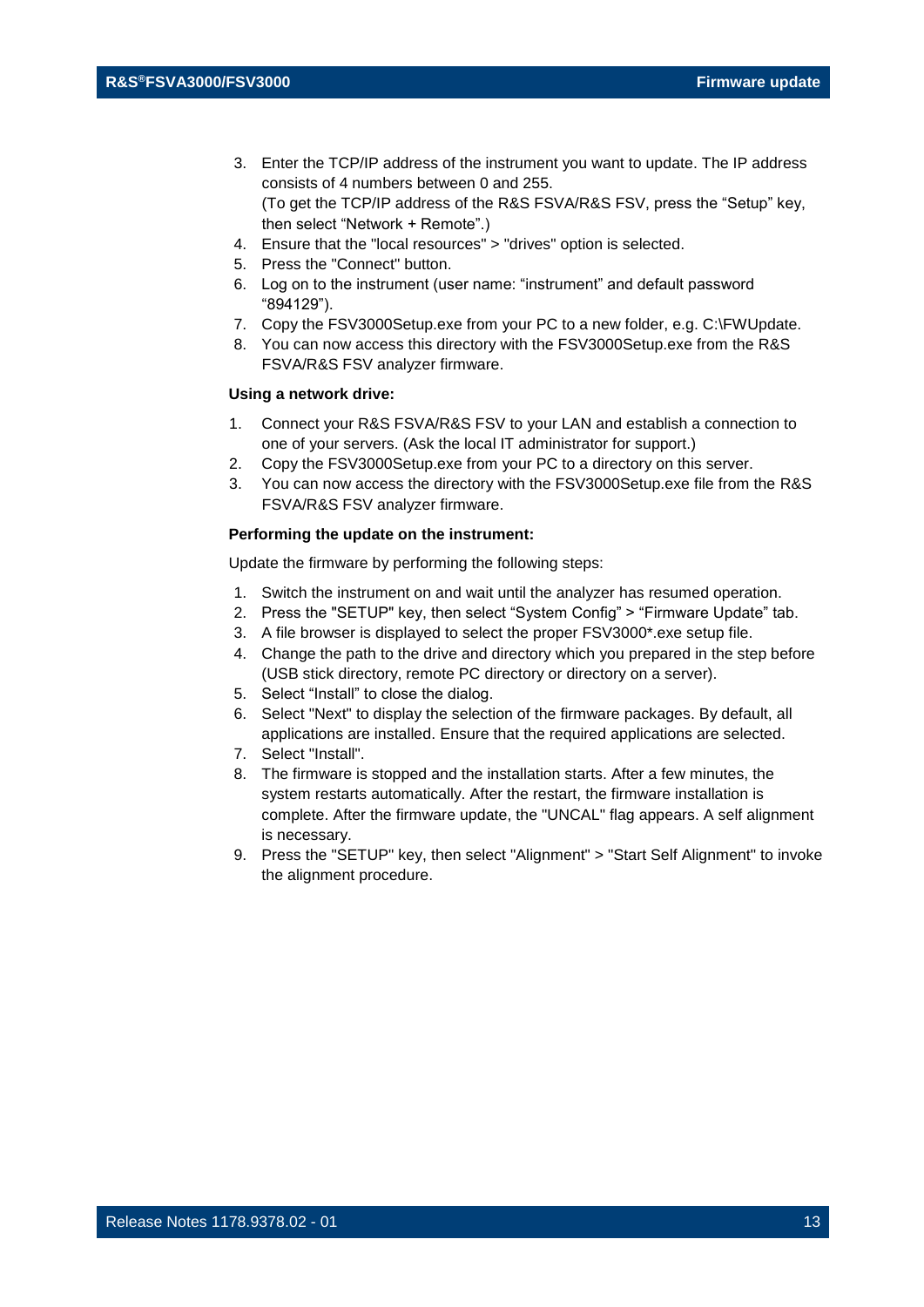### <span id="page-13-0"></span>**3.4 Performing the Firmware Update from a Windows PC**

The R&S FSVA/R&S FSV firmware can also be uploaded without using a memory stick or a network drive. Just a LAN connection from the instrument and a Windows PC is necessary.

- 1. Run FSV3000Setup.exe on your PC.
- 2. Select "Remote Installation".
- 3. Select "Next."
- 4. Select the packages to install.
- 5. Select "Next".

#### **Note:**

FOR FIREWALL USERS: The FSV3000Setup.exe communicates with the instruments via LAN. Therefore, the FSV3000Setup.exe file must pass the firewall. Add it to the firewall rules, then restart the scan using "Rescan".



- 6. The setup procedure scans your LAN subnet and displays all found instruments
- 7. Select the instruments you want to update.

#### **NOTICE**

Be careful and check twice if you have selected the correct instruments. Depending on your company's network structure, also instruments of other departments are included!

- 8. Select "Help" to display additional help. Select "Install" to start the installation.
- 9. Confirm the message to reboot the instrument to activate the firmware update. The instrument then restarts automatically.
- 10. After the restart, the firmware installation is complete and the "UNCAL" flag appears. A self alignment is necessary.
- 11. Press the "SETUP" key, then select "Alignment" > "Start Self Alignment" to invoke the alignment procedure.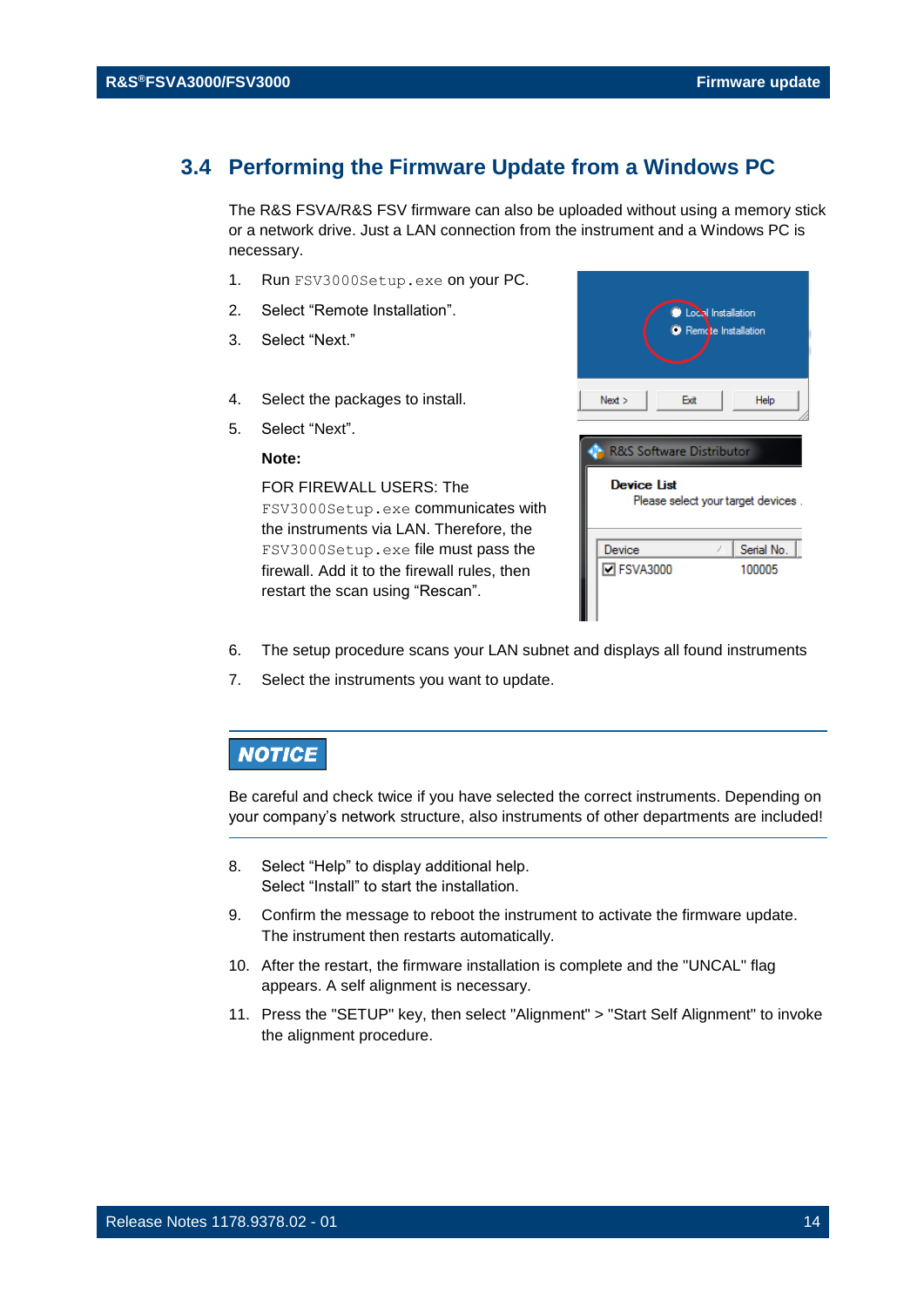### <span id="page-14-0"></span>**3.5 Installing firmware options**

#### **3.5.1 Firmware options included in basic instrument**

<span id="page-14-1"></span>The R&S FSV3-K7, R&S FSV3-K33 and R&S FSV3-K544 application software packages are included in the basic instrument firmware. Therefore, they do not have a separate item in the installer to be selected.

#### <span id="page-14-2"></span>**3.5.2 Other firmware options within the FSV3000setup.exe File**

The R&S FSV3-K6, R&S FSV3-K10, R&S FSV3-K18, R&S FSV3-K30, R&S FSV3- K40, R&S FSV3-K60, R&S FSV3-K70, R&S FSV3-K72/73, R&S FSV3-K91, R&S FSV3-K100/101/102/104/105/106, R&S FSV3-K144/145/147/148 application software packages have their own installation item and are therefore added to the selection list during the firmware update. Ensure that the checkbox is checked  $\boxtimes$  if the installation is requested.

## **NOTICE**

The functionality of R&S FSV3-K18D is integrated within R&S FSV3-K18 and is activated by its own key code.

The functionality of R&S FSV3-K70M, R&S FSV3-K70P are integrated within R&S FSV3-K70 and are activated by their own key code.

The functionality of the R&S FSV3-K91P, R&S FSV3-K91N, R&S FSV3-K91AC, R&S FSV3-K91AX and R&S FSV3-K91BE are integrated within R&S FSV3-K91 and are activated by their own key code.

The functionality of the R&S FSV3-K60C and R&S FSV3-K60H are integrated within R&S FSV3-K60 and are activated by their own key code.

#### <span id="page-14-3"></span>**3.5.3 Enabling options by entering option key codes**

#### **NOTICE**

Skip this section if the option key was entered once.

To activate application software packages, you must enter a license key for validation.

If an XML-file with an option key was sent to you see the install description below.

The license key is in the device certificate or delivered as a part of the software package. The process is performed in the following steps:

1. Open a Remote Desktop Connection to the instrument via ethernet or connect an external monitor and keyboard/mouse]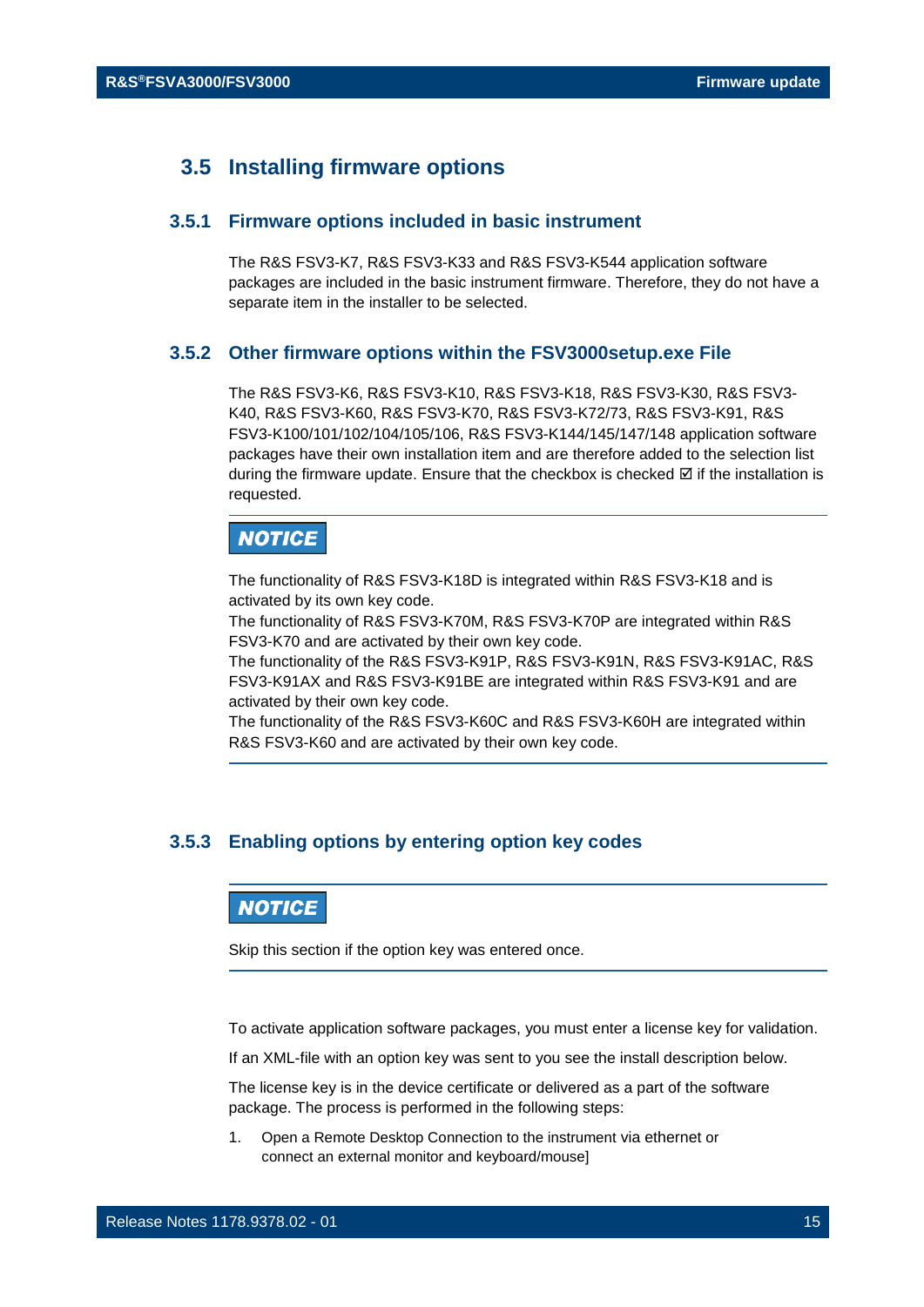- 2. Select "SETUP".
- 3. Go to the tab "Versions + Options"
- 4. Press the button "Install Option". A dialog box is displayed.
- 5. Enter the option key number using the keypad.
- 6. Press "ENTER". After a successful validation the message "Option Key valid" is displayed. If the validation failed, the option software is not installed.
- 7. Reboot the device.

#### **Installation of options via XML-file**

- 1. Open a Remote Desktop Connection to the instrument via ethernet or connect an external monitor and keyboard/mouse]
- 2. Select "SETUP".
- 3. Go to the tab "Versions + Options"
- 4. Press the button "Install Option by XML". A file browser is displayed.
- 5. Select the path to the XML file (e.g. network drive or USB stick)
- 6. Press "Select".

After a successful validation the message "Option Key valid" is displayed. If the validation failed, the option software is not installed.

6. Reboot the device.